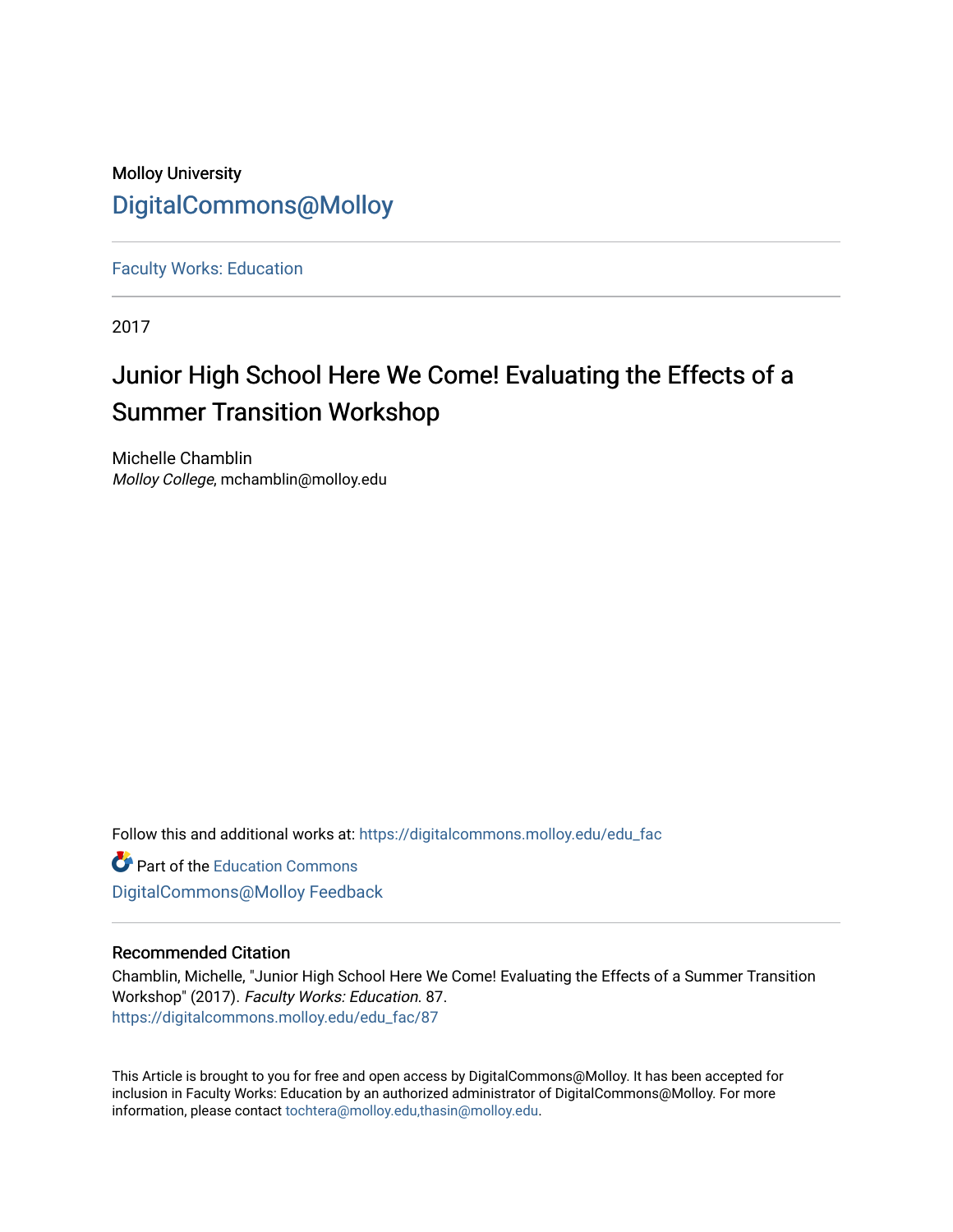

# **Junior High School Here We Come! Evaluating the Effects of a Summer Transition Workshop**

#### **Michelle Chamblin**

Molloy College, New York, USA Email: mchamblin@molloy.edu

How to cite this paper: Chamblin, M. (2017) Junior High School Here We Come! Evaluating the Effects of a Summer Transition Workshop. Open Access Library Journal, 4: e3413. <https://doi.org/10.4236/oalib.1103413>

Received: January 31, 2017 Accepted: March 6, 2017 Published: March 9, 2017

Copyright © 2017 by author and Open Access Library Inc. This work is licensed under the Creative Commons Attribution International License (CC BY 4.0).

<http://creativecommons.org/licenses/by/4.0/>  $\odot$ Open Access

#### **Abstract**

The transition from elementary to middle or junior high school is an event that most youths will experience. Although this is a normal occurrence, some youths face extreme difficulty when making the transition from elementary school to middle or junior high school. Some elementary students experience extreme anxieties as they prepare for the unknown (Akos, 2004). Some studies have found that when students are unable to adjust to junior high school, or unable to transition well, it affects their behavior as well as their academic achievement (Reynolds, 2005). This research investigates a summer transition program and the effectiveness of the program on the academic and social adjustment of 127 incoming junior high school students. Surveys, the students' first marking period grades and attendance as well as participation in sports and schools clubs, post workshop, were analyzed using random samples comparing the data of students that attended the summer transition workshop to students that did not attend. The results of the study revealed no significant difference in academic average  $(t =$ 0.721,  $df = 107$ ,  $p < 0.72$ ) during the first marking period. However, there was a significant difference in attendance (t = -1.93, df = 107, p < 0.05) with the group attending the workshop having less absences during the first marking period. In addition as a result of the summer transition workshop, students reported that they learned effective strategies that they would use and were very confident about beginning the school year. There was only one cited incident of in school suspension for the sample of students that attended the workshop compared to two for the sample that did not attend. The social benefits and gains as a measurable outcome were evident in the results and it can be concluded that the summer transition program was effective in helping students transition to junior high school with in social domains, implying that these types of programs are visceral, effective and necessary.

#### **Subject Areas**

Education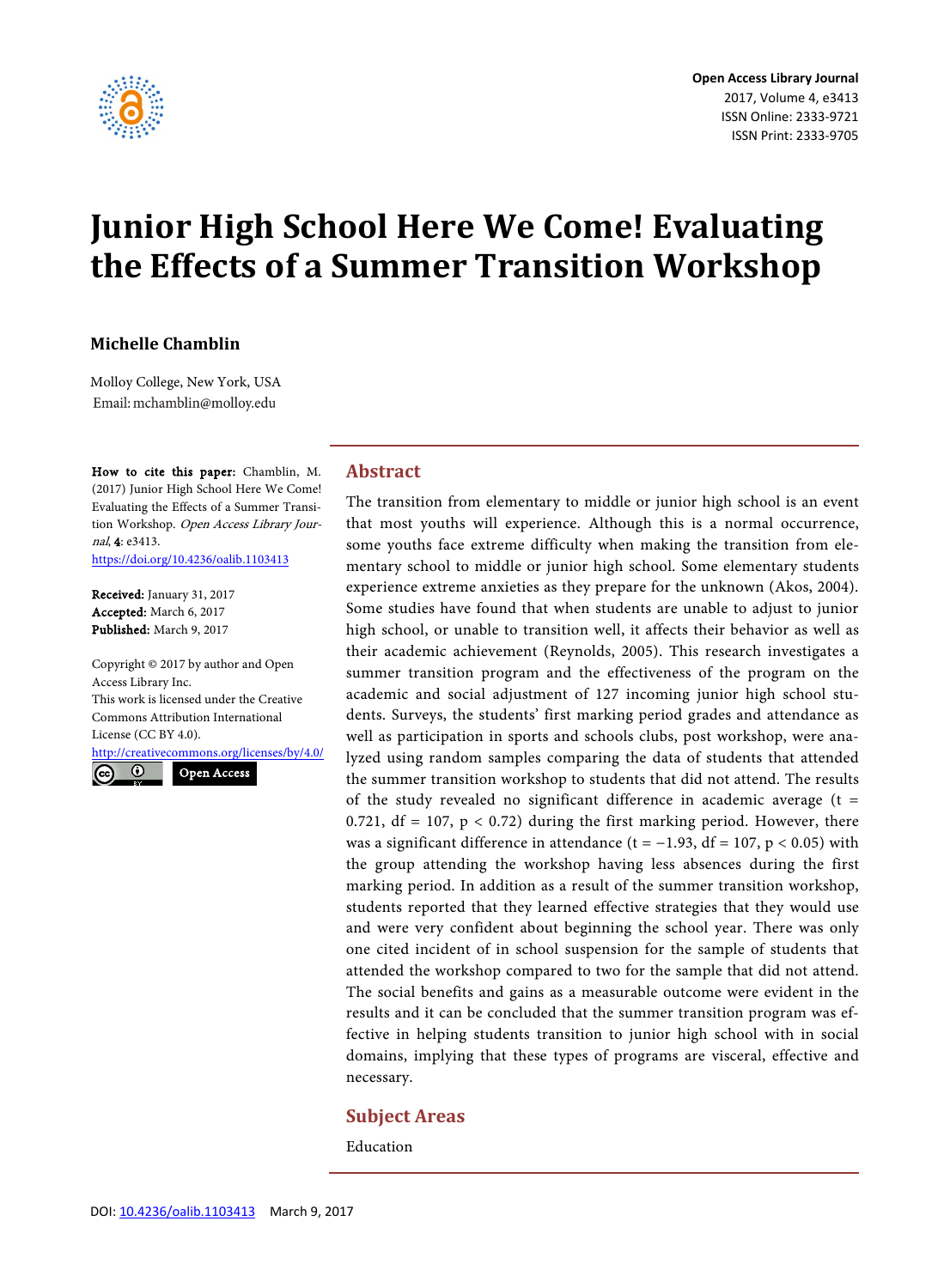#### **Keywords**

Transition, Adolescent Education, Social-Emotional Learning, Clinically Rich Experiences, Service Learning

#### **1. Introduction**

The transition from elementary to middle or junior high school is an event that most youths will experience. Although this is a normal occurrence, some youths face extreme difficulty when making the transition from elementary school to middle or junior high school. Some elementary students experience extreme anxieties as they prepare for the unknown (Akos, 2004 [\[1\]\)](#page-11-0). Some studies have found that when students are unable to adjust to junior high school, or unable to transition well, it affects their behavior as well as their academic achievement (Reynolds, 2005 [\[2\]\)](#page-11-1).

As students move to a new environment, with new expectations, they too are undergoing changes. Students face physical and hormonal changes, while the family environment may also be undergoing structural changes to embrace this new phase (Parker, 2013 [\[3\];](#page-11-2) Perkins, 1995 [\[4\];](#page-11-3) Reynolds 2005 [\[2\]\)](#page-11-1). Thus, this time of flux has become a focal point in research and practice to determine how schools can help students transition well.

The research details best practices for transition and provides guidance on measureable outcomes to be achieved. This We Believe (NMSA, 2010 [\[5\]\)](#page-11-4) states that effective transition programs help students move to a new school and helps the student to become a part of the new school environment. A variety of activities can facilitate this process. An example of these practices listed below is quoted from the article, Transitioning Young Adolescents from Elementary to Middle School; Research Summary by Gilewski & Nunn (2016 [\[6\]\)](#page-11-5):

1) Touring the new school;

2) Starting a shadow program where fifth graders shadow a sixth grader for the day;

3) Hosting meetings or assemblies and open-house opportunities where the focus is on the differences and similarities between elementary and middle school including the difference in the physical setting and schedules and allow students to ask questions;

4) Hosting parent-to-parent meetings where parents discuss middle school issues and concerns;

5) Sending a welcome letter to students during the summer congratulating them on transitioning to middle school and including dates of upcoming transition events;

6) Having new students come to school a day before returning students to get information, practice routines, and meet teachers;

7) Developing activities where students can socialize prior, during, and after transitions, such as community service projects, clubs, and intermural sports.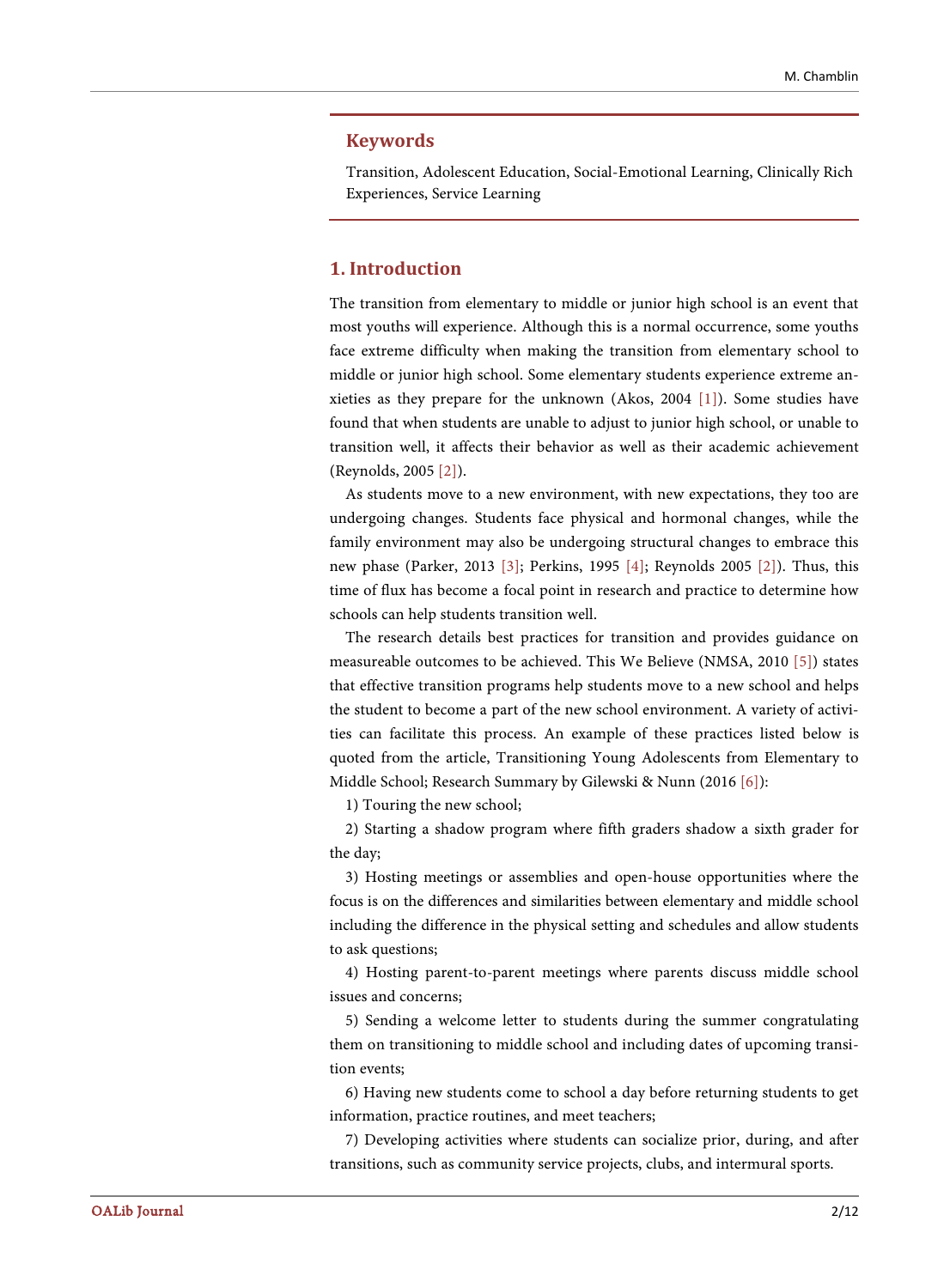The summation of the programs and best practices found in the research on transition indicates that programs need to have opportunities for students from elementary school to shadow middle schoolers, parents need to have opportunities to tour the school, there needs to be an open house and lastly, students and parents need opportunities to ask questions (Gilewski & Nunn 2016 [\[6\]\)](#page-11-5). In other words, it can be concluded that a good transition program addresses concerns and provides an opportunity for the student to prepare for the shift in academic demands, social network, school environment physicality and last but not least, an opportunity to speak with student currently enrolled in the school.

#### **2. Purpose of Study**

In this study, a Summer Transition Workshop was created and implemented to determine the impact of the workshop on student outcomes. The following questions were asked:

- 1) Will the transition program help prepare students academically?
- 2) Will the transition program impact the students socially?
- 3) Will the transition program aid in the student engagement?

#### **3. The Experiment**

#### **3.1. Participating School**

Valley Stream Memorial High School is located in Valley Stream New York. It is a suburban community which is multi ethnic and serves a very diverse student population. Memorial is one of the few Junior High Schools that serve students in grades 7, 8 and 9. Students transition from elementary school in grade 6 to the junior high school in grade 7. This difference in configuration causes unique promise and challenges for the school in that it needs to embrace both a middle school and high school identity.

In a school wide reflective practice as a result of applying for and participation in the Schools to Watch, Invitational Schools and National schools of Character programs, administrators sought to institute programs that cultivated a sense of belong and respect which they described as the overall tone of the school; a place where everyone counts and is a community. The researcher, as a professor of graduate students in education, determined this was an opportunity for a service learning project and graduate students to work directly with be more aware the social domains of schooling including the social-emotional aspect. The researcher partnered with this school to create a summer transition workshop that would benefits the incoming students and provide a clinically rich experience for the graduate students.

The adolescent students that participated in this study were in coming  $7<sup>th</sup>$ graders, zoned to attend the school. The students participated in the transition workshop during the summer post  $6<sup>th</sup>$  grade graduation.

#### **3.2. Procedure**

#### **3.2.1. Student Invitation**

All incoming  $7<sup>th</sup>$  graders received a letter from the principal of Memorial Junior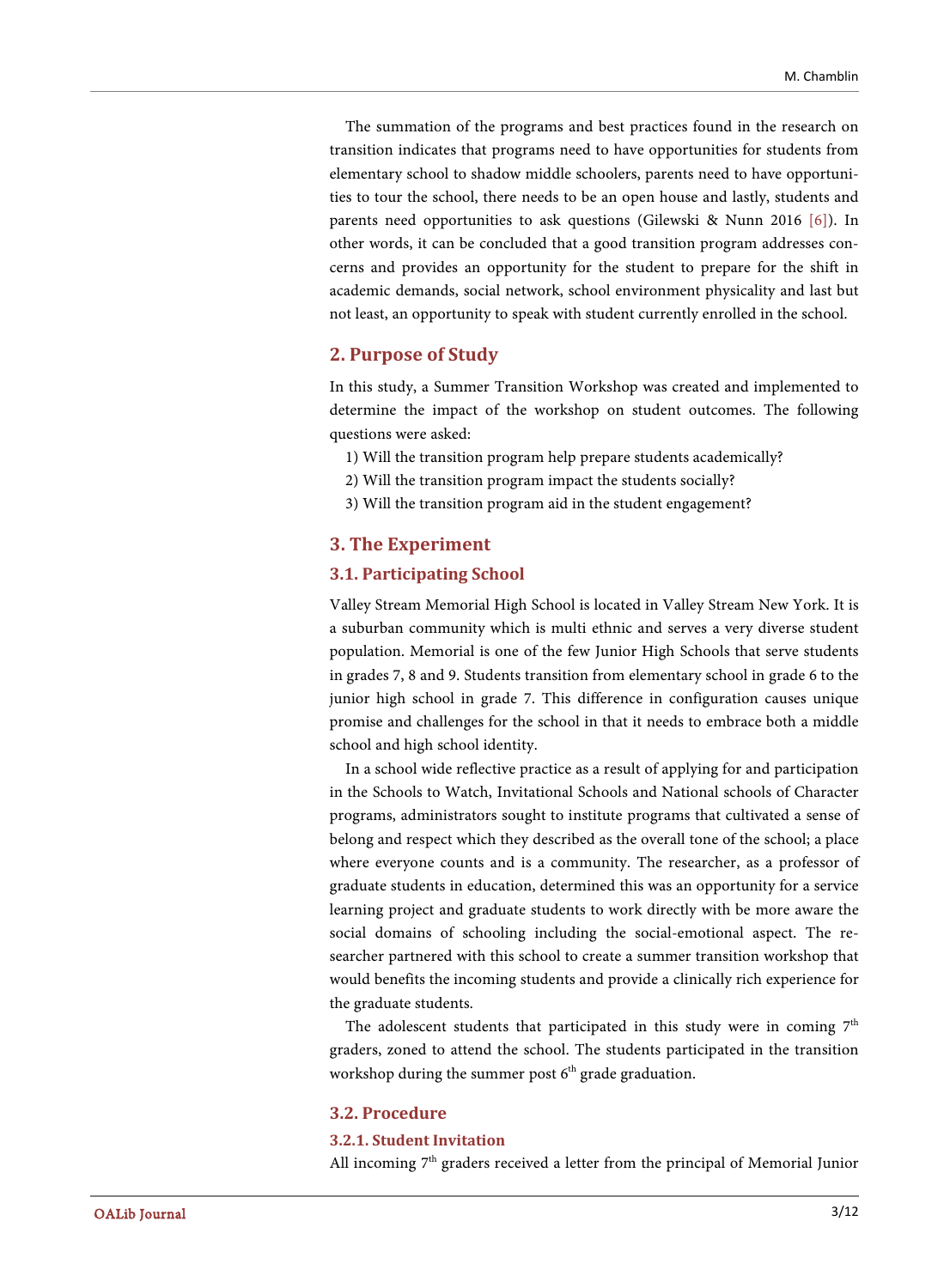High School inviting them to participate in a Summer Transition Workshop to convene at the Junior high school during the months of July and August twice a week for three weeks. The students were invited to participate in a total of six sessions which ran from 9:30 am to 11:45 am. Three hundred and fifty students from four elementary schools were zoned to enter as  $7<sup>th</sup>$  graders for September. The program was offered free of charge as a joint venture between the school district and Molloy College, located in Rockville Centre, New York.

#### **3.2.2. Curriculum Writing and Creating the Workshop**

Although the Summer Transition Workshop was scheduled for the summer of 2016, the creation of the curriculum and program planning began in September of 2015. The researcher investigated the research to locate curriculum for transition programs and found none. Suggestions about what should be a part of a transition program were used to create the foundation of the program. However, the school did have transition activities which were in agreement with what was found in the literature. Therefore, the transition program to be created was much more extensive and comprehensive than what was found in the literature and in practice.

After this initial step, school personnel was surveyed to gain their perspective of the problematic areas consistently faced by incoming  $7<sup>th</sup>$  grade students. To gain a broader view, a focus group of  $8<sup>th</sup>$  graders were interviewed. The results of the interview would help to depict their experiences in the transition from elementary school to Memorial Junior High School and determine how they had been prepared; also, whether that preparation was deemed valuable and/or useful.

Administration and staff were asked similar questions to gather the transition issues they observed outside of the perspective of teachers and counselors. Feedback from each group was collected and analyzed. A summation of the findings is presented in the proceeding paragraphs.

#### **3.2.3. Survey Feedback—7th Grade Teachers and Guidance Counselors**

Feedback indicated that following areas were in need of being addressed: organization strategies, planning and study skills and knowing the resources in the building which included knowing what to access. For example, students access assistance from an adult or guidance counselor. Incoming students seem to be less capable or aware of self-advocacy skills. This is important when interacting with nine teachers a day instead of just one as they had done so in elementary school. Other concerns from teachers and guidance counselors were mostly academic in nature.

#### **3.2.4. Focus Group Feedback—Current 8th Graders**

A focused group of  $8<sup>th</sup>$  graders were interviewed to ask about their transition to Memorial Junior High School. The students were asked to complete the phrase, "the one thing I wished someone would have told me about Memorial is…" A compilation of the responses revealed that the students did not believe that the information they received in elementary school about middle school was accu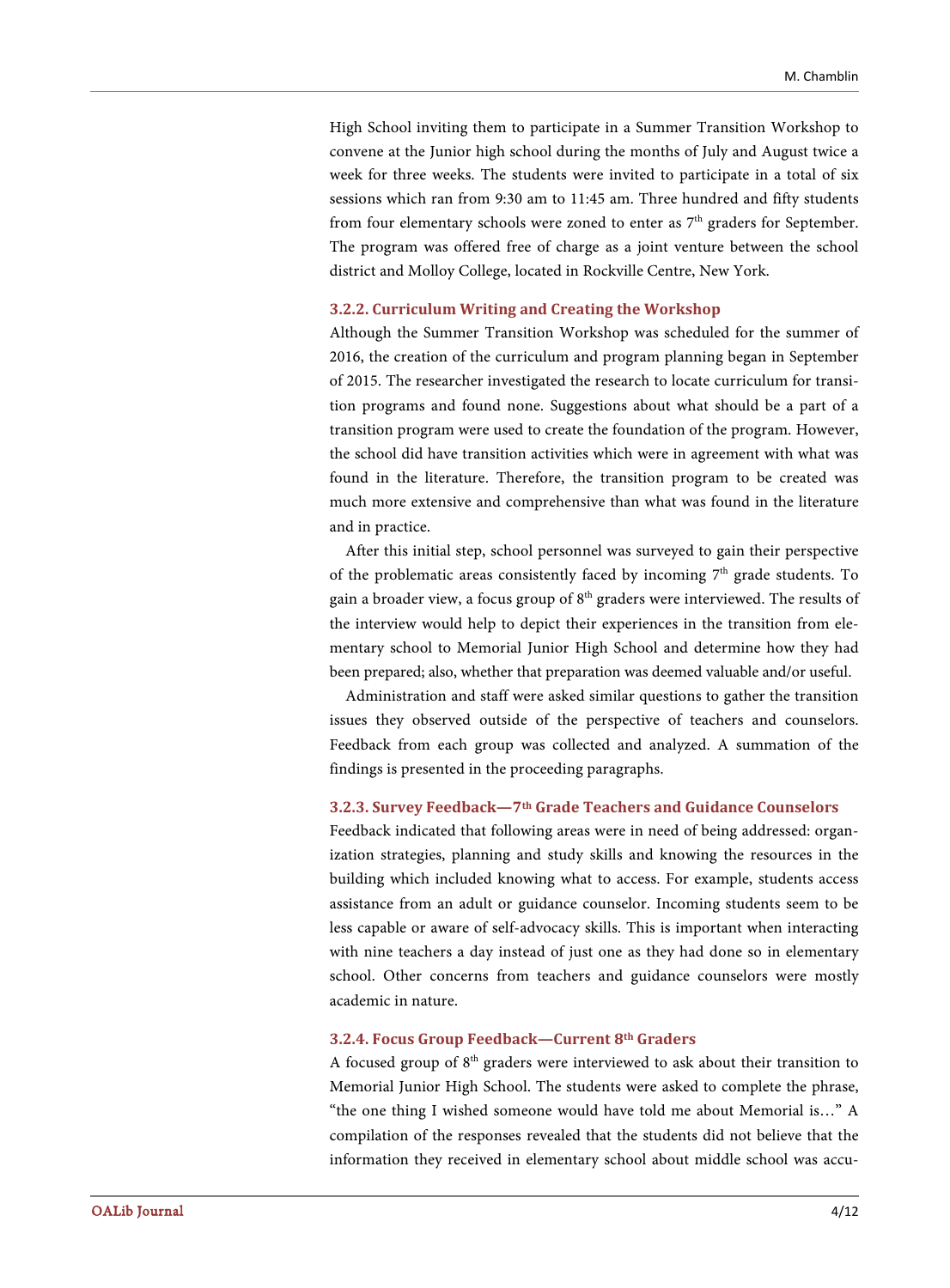rate. The preparation they received from the elementary school was rule based and more of a warning of what would and would not be accepted in the area of behavior. Most agreed that their most valued transition experience began when they were physically in the building at the tour and open house.

Students commented that there was too much conversation about bullying and the negative experiences they might have. They stated that it was difficult to appreciate transition activities in elementary school because Junior High School seems like a completely different world.

The responses to the questions stating one thing about Memorial that they wish someone would have told them were the positive aspects of the school such as the number of teams and clubs they could become involved with and that due to there are people in the building who will help. No matter your interest, students responded that there was something for everyone and this widened their social networks which they felt was a contributing factor to a decrease in cliques.

Additional responses included that after the first few weeks of school is very difficult and transitioning into the school becomes easier if you join a club. Other responses included the need to know that there are certain behaviors that are necessary to get along with particular teachers. Hidden curriculum information which is usually shared peer to peer was information they wished they had, especially for those who did not have older siblings that attended the school. Increased opportunities to learn this information, in their opinion, would have been most helpful.

#### **3.2.5. Feedback: Administrators and Staff**

Administrators were surveyed and the results indicated that incoming students most often had difficulties with the physical plant of the building and changes in social groups. Issues such as the effects of social media and acts that affect the student in school as well as out of school become a new reality with grave consequences.

Staff indicated the need for incoming students to be organized, hand in forms on time and attend to the shift in responsibility. Staff also indicated the importance of being on time to school.

#### **4. The Curriculum**

The survey information and feedback was used to create a curriculum for the three week Summer Transition Workshop. In addition, the researcher would incorporate evidenced based teaching practices to address the needs expressed by teachers, administration students and staff in the curriculum created. The lessons created for the workshop would be hands-on, engaging and interactive. One criticism expressed by the  $8<sup>th</sup>$  grade focus group students was that the transition activities were usually lecture based by an adult and the opportunities to do things in the building, such as figuring out their lockers and walking around on the tour seemed more memorable. Therefore, the task called for the creation of a curriculum which had memorable components and many active learning activities.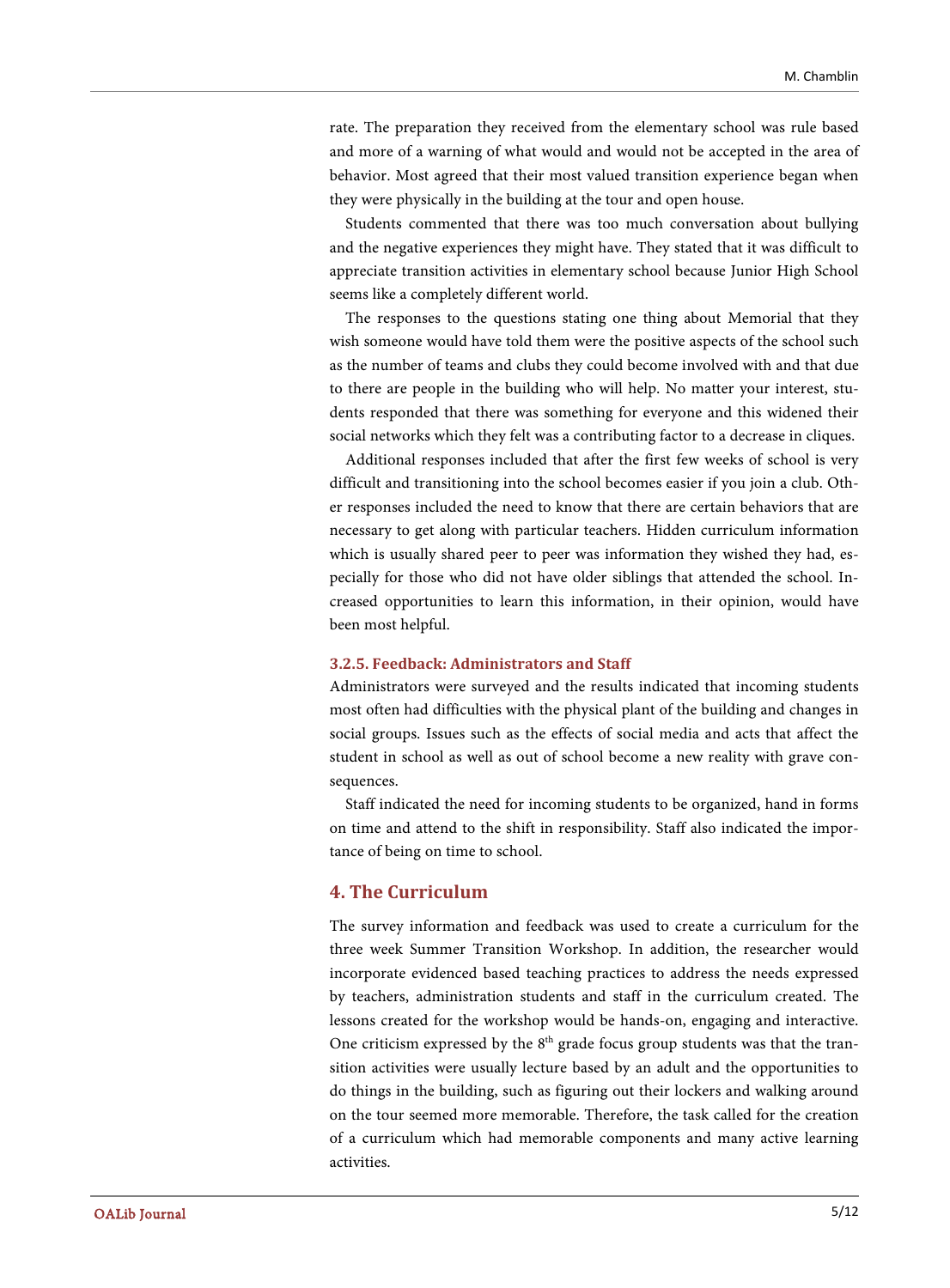One evidenced based practice used to create the lesson was learning strategies based on the Strategic Intervention Model (Dreshler, Ellis, Lenz, 1996 [\[7\];](#page-11-6) Bulgren, Schumaker & Dreshler 1994 [\[8\];](#page-11-7) Dreshler & Shumaker 1988 [\[9\];](#page-11-8) Hock, Dreshler & Shumaker 1993 [\[10\]\)](#page-11-9) Learning strategies are designed so that students can think through a problem and select a way to plan and execute steps to address the problem (Chamblin, 2016 [\[11\]\)](#page-12-0). This seemed to equate well with the problems expressed by the teachers. Using the some of these strategies, the researcher created lessons to address organizational skills, study skills, and communication skills. Every lesson employed a mnemonic device to help with student retention and activities which would engage auditory, visual, tactile and kinesthetic learners.

A curriculum consisting of eleven lessons was created to address the aforementioned areas; organizational, study, and communication skills. Included in the curriculum was a mock day in which students moved around the building for a nine period day schedule with each period lasting five minutes. A question and answer session with for the incoming  $7<sup>th</sup>$  graders and current  $8<sup>th</sup>$  grade students was also a part of the curriculum.

#### **5. Implementation**

This researcher modeled each lesson of the curriculum to Graduate Students in the Division of Education who in turn key fashion conducted the sessions with the incoming  $7<sup>th</sup>$  grade students during the month of July and August. The Summer Transition Workshop consisted of two Graduate Students co-teaching groups of 15 to 18 students. Classes began at 9:30 and ended at 11:45 on Tuesdays and Thursdays. There were a total of six sessions. Students were invited to attend all six sessions.

#### **6. Results**

Three hundred and fifty students were invited to attend the Summer Transitions Workshop. Of that number Two hundred registered. One hundred and twenty seven students attended consistently at least 5 out of the six sessions.

To analyze the impact of the program and address the research questions data was collected during and after the program. The collection consisted of descriptive and inferential statistics.

#### **6.1. Student Exit Survey**

On the last session of the workshop, 68 students who had attended all the sessions, were given an exit survey which asked which strategy they liked the best, if they would use the strategy and as a result of the workshop, how confident they felt about beginning the school year. [Table 1](#page-7-0) shows that the Blinder Blunder and Communication for Resolving Conflicts was selected at a higher frequency that the other strategies. The Binder Blunder was a strategic lesson created by the researcher on how to organize a binder. Resolving Conflicts for Communication was also created by the researcher. Students were presented with scenarios and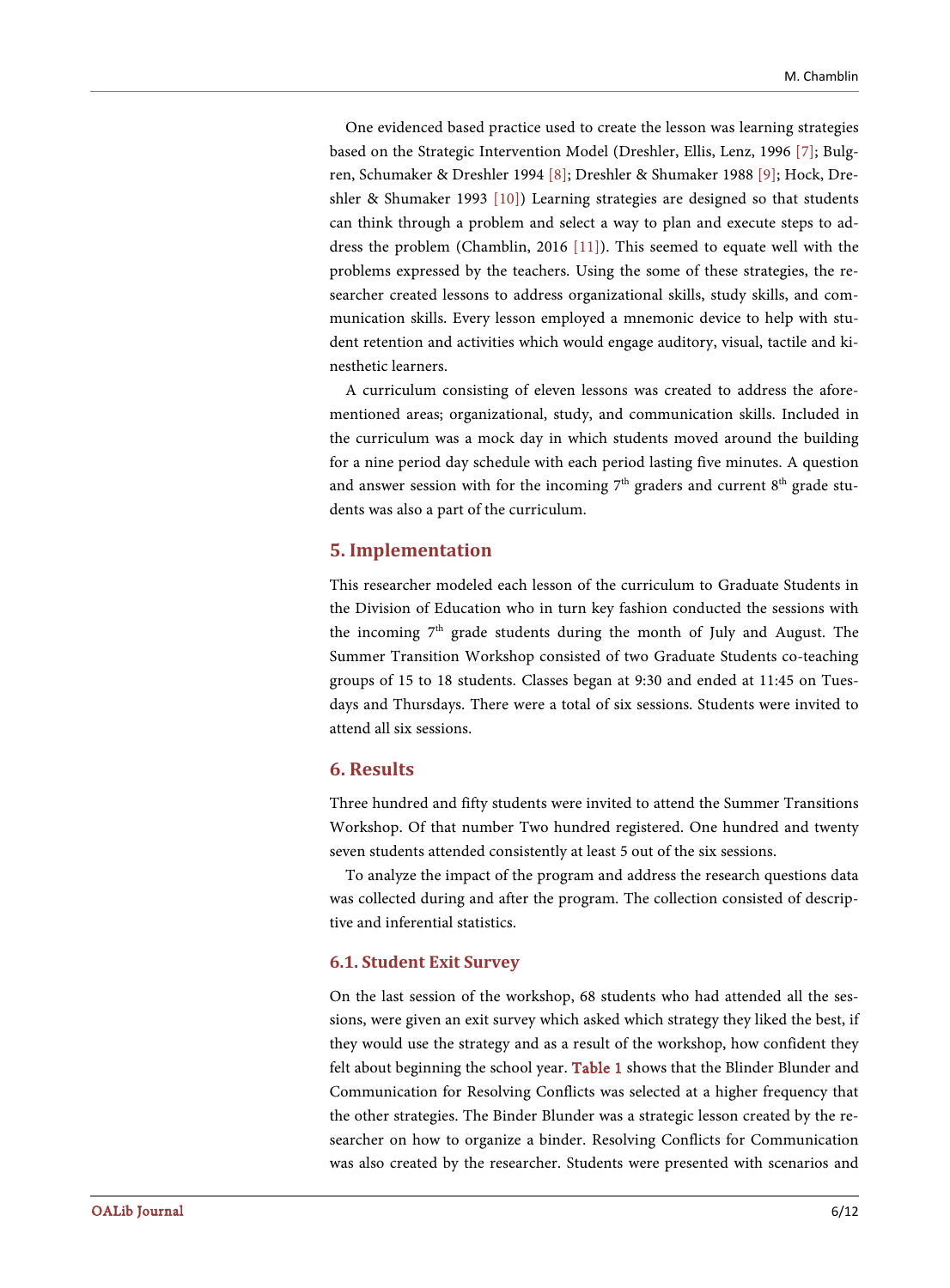communication strategies they could use when in a difficult situation in school.

[Table 2](#page-7-1) shows that of the sixty eight students that took the survey forty eight would definitely use the strategies learned in the workshop and twenty two might. No student responded that he/she would definitely not use any of the strategies learned.

As a result of the workshop Sixty seven out of the sixty eight students reported that they felt confident or somewhat confident to begin the school year, as exhibited i[n Table 3.](#page-7-2)

#### **6.2. Statistical Analysis**

During the first marking period after the transition workshop, a random sample of students that attended the workshop was compared to a random sample of students that did not attend the workshop.

A total of one hundred and nine students were randomly selected. Sixty one attended the transition workshop and forty eight did not [\(Table 4\)](#page-8-0). Of the one

<span id="page-7-0"></span>Table 1. Survey question 1: The strategy that I liked the best was....

| Strategy Name/Lesson                            | Number of Responses |
|-------------------------------------------------|---------------------|
| A. Binder Blunder                               | 14                  |
| <b>B.</b> Note Taking                           | 5                   |
| C. Visual Imagery                               | $\mathbf{0}$        |
| D. Paraphrasing                                 | $\overline{7}$      |
| E. Test Taking                                  | 3                   |
| F. Word Identification                          | 1                   |
| G. Self-Questioning                             | $\mathbf{0}$        |
| H. The Assignment Completion                    | 7                   |
| I. Error Monitoring                             | 4                   |
| J. Peg Word                                     | 1                   |
| K. Resolving Conflicts with Clear Communication | 14                  |
| L. Other                                        | 2                   |
| M. No Response                                  | $\overline{2}$      |

<span id="page-7-1"></span>Table 2. Survey question 2: I will use the strategies I learned during the school year.

| Response Selection | Number of Responses |
|--------------------|---------------------|
| A. Definitely      | 46                  |
| B. Maybe           | 22                  |
| C. Not at all      |                     |

#### <span id="page-7-2"></span>Table 3. Survey question 3: As a result of attending this summer workshop, I feel….

| Response Selection                                            | Number of Responses |
|---------------------------------------------------------------|---------------------|
| A. Very confident to begin the school year at Memorial        | 42                  |
| B. Somewhat confident to begin the school year at Memorial    | 26                  |
| C. Do not feel confident to begin the school year at Memorial |                     |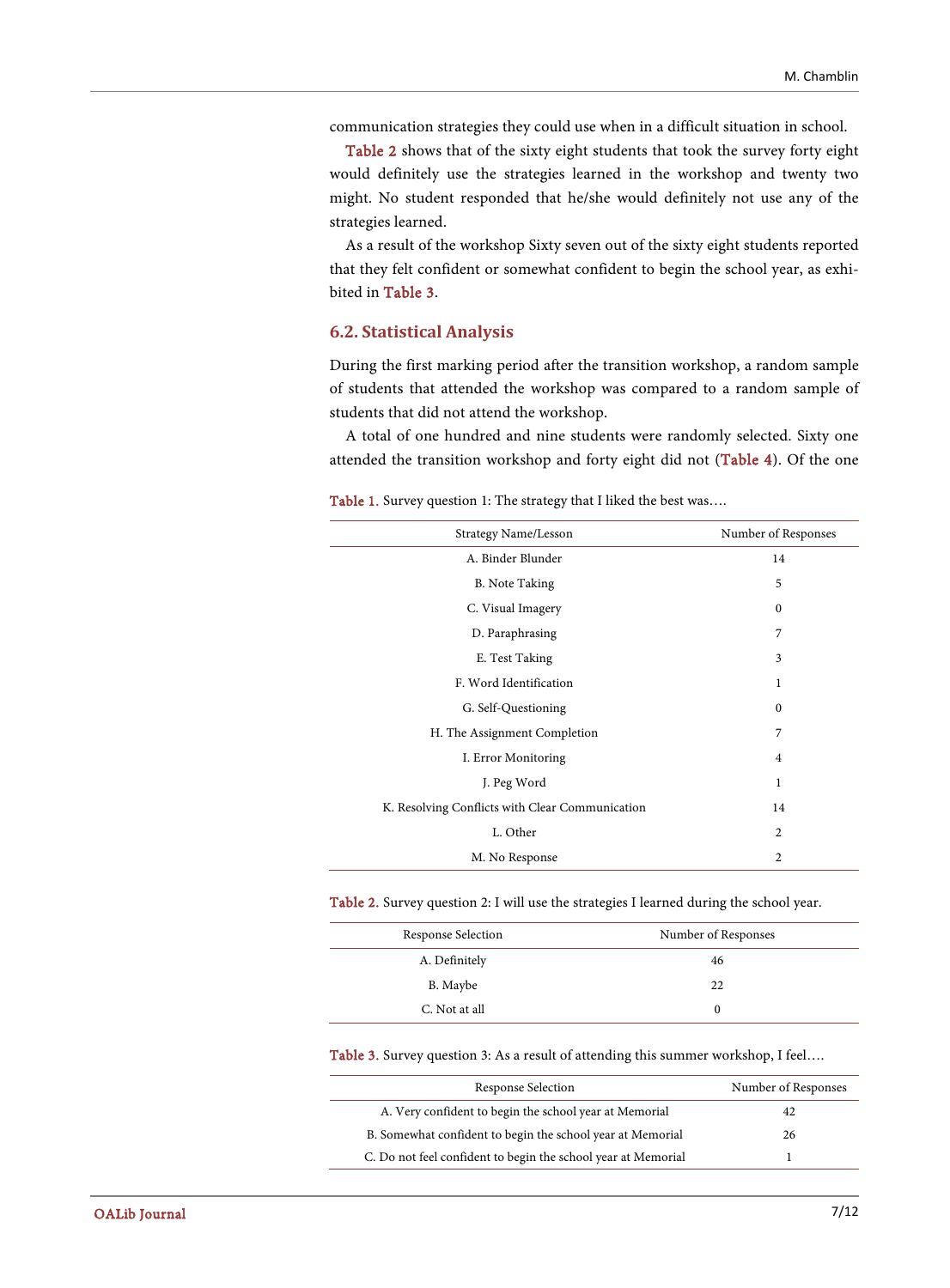hundred and nine students, 26.6 percent were accelerated or gifted students. 58.7 percent were general education students and 14.7 percent were students with disabilities receiving some form of special education service [\(Table 5\)](#page-8-1). Data table shows that 55 percent of the sample, female and 54 percent male [\(Table 6\)](#page-8-2). The random samples were a balanced reflection of the school population and in agreement by ratio to the student body.

The means of the number of absences and academic averages for the first marking period between both groups were compared [\(Table 4\)](#page-8-0). Attendance was used as a label for the number of absences and for the students that attended the workshop; they had a mean average of 0.5 absence for the first marking period. For the students that did not attend the workshop, there was a mean of 1 absence for the first marking period. In the area of academic average, the group that attended the summer workshop obtained an 86.9 compared to 86.4 for those that did not attend the summer workshop. When comparing the means between groups in the area of academic average and absences, the results were very close. To dig deeper to determine if there was a significant difference between the means and get a fuller inspection of the data, a t-test was applied.

An independent sample t-test was conducted [\(Table 7\)](#page-9-0) to examine whether there was a significant difference between students that attended the Summer

<span id="page-8-0"></span>

|                         |  | <b>Table 4.</b> Mean differences in attendance (number of absences) and academic average |  |  |  |
|-------------------------|--|------------------------------------------------------------------------------------------|--|--|--|
| between samples groups. |  |                                                                                          |  |  |  |

|            | Program | N  | Mean    | Std. Deviation | Std. Error Mean |
|------------|---------|----|---------|----------------|-----------------|
| Attendance | Yes     | 61 | 0.5410  | 1.02589        | 0.13135         |
|            | No.     | 48 | 1.0208  | 1.55042        | 0.22378         |
| Average    | Yes     | 61 | 86.9446 | 7.77082        | 0.99495         |
|            | No.     | 48 | 86.4446 | 6.97009        | 1.00605         |

<span id="page-8-1"></span>Table 5. Student sample data disaggregated by class assignment; accelerated (gifted students), regents (general education students) and special ed. (students with disabilities).

|       | Class       |           |         |               |                    |  |  |  |  |
|-------|-------------|-----------|---------|---------------|--------------------|--|--|--|--|
|       |             | Frequency | Percent | Valid Percent | Cumulative Percent |  |  |  |  |
|       | Accelerated | 29        | 26.6    | 26.6          | 26.6               |  |  |  |  |
| Valid | Regents     | 64        | 58.7    | 58.7          | 85.3               |  |  |  |  |
|       | Special Ed  | 16        | 14.7    | 14.7          | 100.0              |  |  |  |  |
|       | Total       | 109       | 100.0   | 100.0         |                    |  |  |  |  |

Table 6. Student sample data disaggregated by gender.

<span id="page-8-2"></span>

| Gender |        |           |         |               |                    |  |  |  |
|--------|--------|-----------|---------|---------------|--------------------|--|--|--|
|        |        | Frequency | Percent | Valid Percent | Cumulative Percent |  |  |  |
|        | Female | 55        | 50.5    | 50.5          | 50.5               |  |  |  |
| Valid  | Male   | 54        | 49.5    | 49.5          | 100.0              |  |  |  |
|        | Total  | 109       | 100.0   | 100.0         |                    |  |  |  |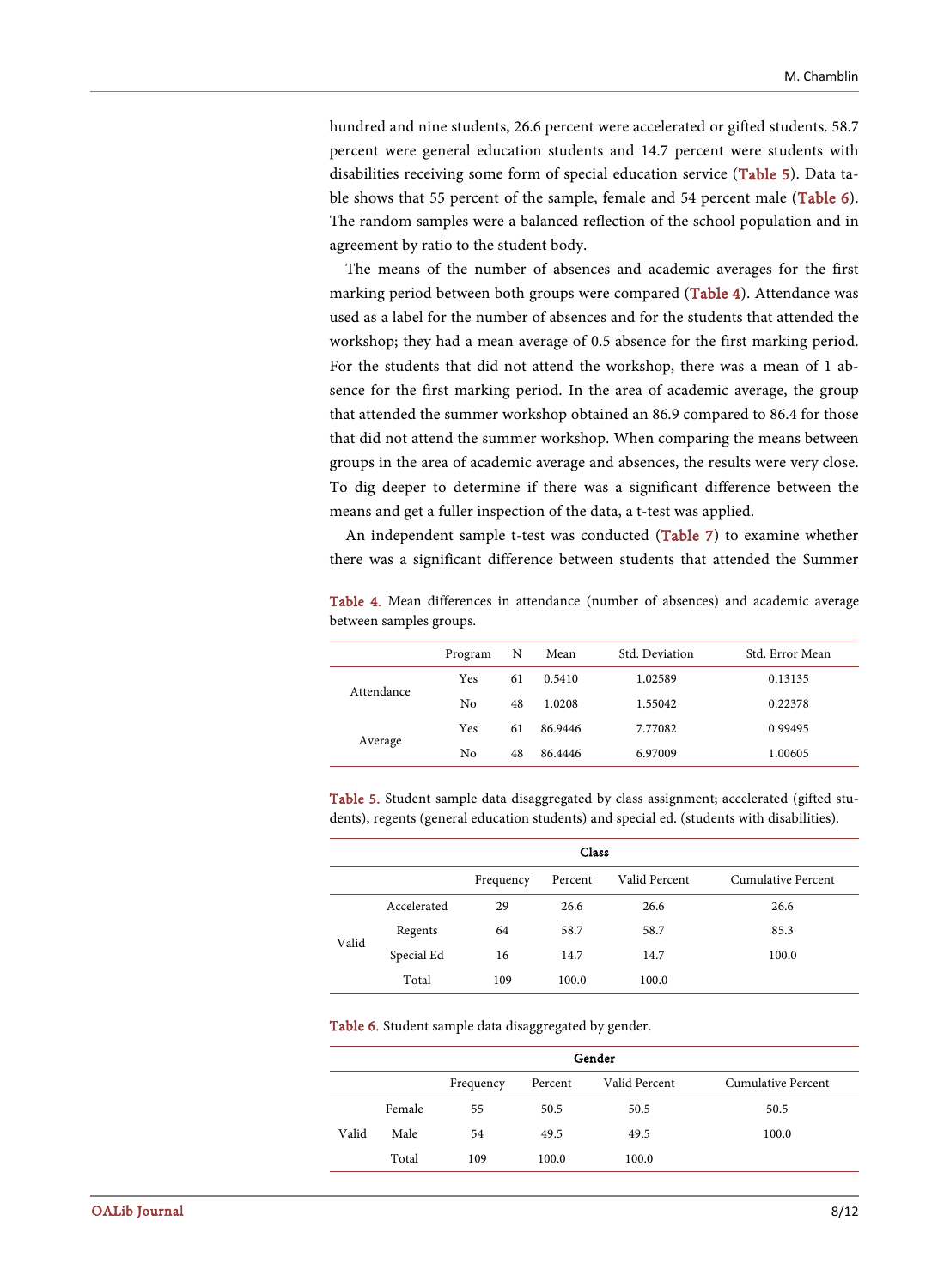Transitions Workshop and students that did not attend the workshop in relation to their first marking period grade average and attendance/absences for the marking period. The test revealed there was no significant difference in average  $(t = 0.721, df = 107, p < 0.728)$ . There was a significant difference in attendance  $(t = -1.93, df = 107, p < 0.054)$  with the group attending the workshop having less absences through deeper inspection of the data set than those that did not attend the workshop.

#### **6.3. Participation in Clubs**

Of the random samples drawn, for those that participated in the summer transition workshop, eighty nine percent were in one or more clubs. Of those who did not attend the workshop sixty three percent were in one club or more. In addition, for those that attended the workshop, the types of clubs participated were very diversified with twenty five percent being in sports clubs and sixty four percent attending other clubs including but not limited to: Newspaper Club, Game Club and Step Club. Whereas, those who did not attend the workshop had a forty four percent participation rate in sports clubs and nineteen percent participation in other clubs. This information is displayed in [Table 8.](#page-9-1)

#### **6.4. In School Suspension**

Of the random sample, one student was assigned to in school suspension. To the contrary of the sample of students who did not attend the transition workshop, two students were assigned in school suspension.

<span id="page-9-0"></span>

|  |  |  |  |  | Table 7. Independent T test comparing the absences (attendance) and the academic averages between sample groups. |  |
|--|--|--|--|--|------------------------------------------------------------------------------------------------------------------|--|
|--|--|--|--|--|------------------------------------------------------------------------------------------------------------------|--|

| <b>Independent Samples Test</b> |                             |       |                                         |                 |         |                              |                 |  |
|---------------------------------|-----------------------------|-------|-----------------------------------------|-----------------|---------|------------------------------|-----------------|--|
|                                 |                             |       | Levene's Test for Equality of Variances |                 |         | t-test for Equality of Means |                 |  |
|                                 |                             | F     | Sig.                                    |                 | df      | $Sig. (2-tailed)$            | Mean Difference |  |
| Attendance                      | Equal variances assumed     | 3.173 | 0.078                                   | $-1.938$        | 107     | 0.054                        | $-0.47985$      |  |
|                                 | Equal variances not assumed |       |                                         | $-1.849$ 77.736 |         | 0.068                        | $-0.47985$      |  |
|                                 | Equal variances assumed     | 0.128 | 0.721                                   | 0.349           | 107     | 0.728                        | 0.50001         |  |
| Average                         | Equal variances not assumed |       |                                         | 0.353           | 105.124 | 0.725                        | 0.50001         |  |

<span id="page-9-1"></span>Table 8. Student sample data of participation in sports and clubs disaggregated by students that attended and did not attend the summer workshop.

|                                                        | Number of<br>students in<br>sample | Number<br>Participating in<br><b>Traditional Sports</b> | Number Participating<br>in Traditional Sports<br>converted to<br>Percentage | Number Participating<br>in Non-Sports Clubs | Number Participating<br>in non-Sports Clubs<br>converted to<br>Percentage | <b>Total Percent</b><br>Participating in Sports<br>and Non-Sports Clubs |
|--------------------------------------------------------|------------------------------------|---------------------------------------------------------|-----------------------------------------------------------------------------|---------------------------------------------|---------------------------------------------------------------------------|-------------------------------------------------------------------------|
| Attended<br><b>Summer Transitions</b><br>Workshop      | 61                                 | 15                                                      | 25%                                                                         | 39                                          | 65%                                                                       | 89%                                                                     |
| Did Not Attend<br><b>Summer Transition</b><br>Workshop | 48                                 | 21                                                      | 44%                                                                         | 9                                           | 19%                                                                       | 63%                                                                     |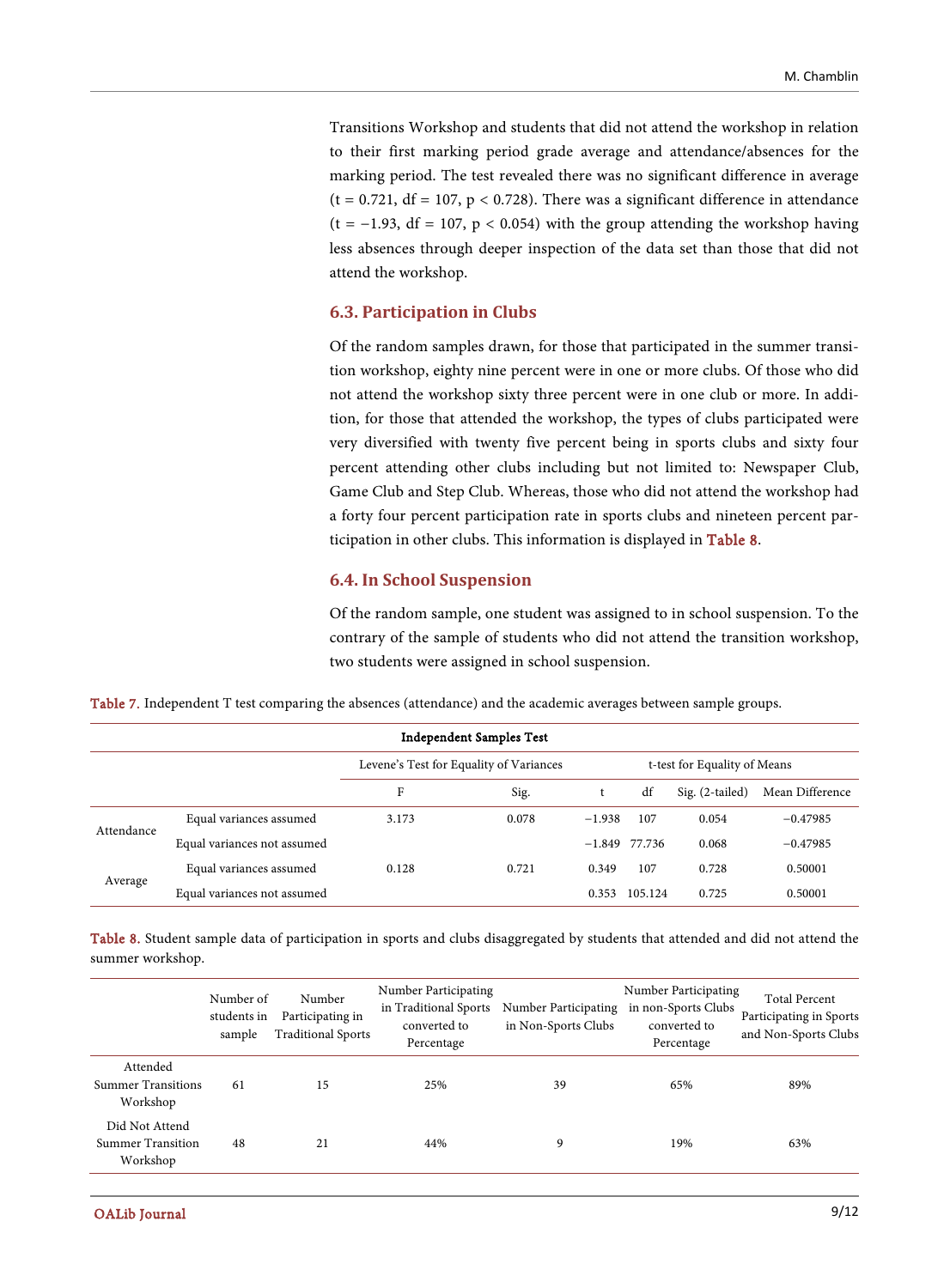#### **7. Conclusions**

Although there was not a statistical difference in averages from those that attended the workshop and those that did not the data illustrates the importance of using a variety of indicators. These data illustrate the impact in the areas of social domain which are important in creating effective transition programs (Cauley & Jovanovich 200[6 \[12\]\)](#page-12-1).

Those that attended the workshop had a significant difference in attendance meaning that they had fewer absences during the first marking period. This is also significant considering the average mean of absences for the sample was very low.

The results from the survey indicate that participation in the transition program helped students feel more confident about beginning the school year. As per their exit survey, they had a strategy that they could use and would use. Students had the opportunity to speak with an enrolled student and move around the building during the sessions. On the mock day the students experienced what it would be like to go through a bell scheduled day; a very valuable experience.

The data demonstrate that students who attended the program were more likely to participate in clubs and not just sports clubs. In fact, a variety of clubs were selected and joined by those students. This important finding may indicate that students who attended the summer transition program were encouraged to be a part of the school as an active participator. The experience of the transition workshop may have been instrumental in making students feel welcomed, forging an initial sense of belonging.

There wasn't a statistical difference in academic average during the first marking period between the student groups. However, the data show that the transition program may have impacted the students in social domains, as mentioned and this includes engagement, belonging and having the perception of being more prepared.

Informal feedback from parents indicated that they felt the program helped the students and they reported witnessing their children using some of the strategies learned in the workshop at home in regards to organization and study skills.

#### **8. Limitations of Study**

As with this type of research there are some limitations. In trying to establish a causal or functional relationship, there are too many confounding variables that are out of the control and scope of the study. For example there is a variability of parenting style, personality and even having an older sibling that attended the school that could influence transition.

The program occurred in the summer and attendance was not constant for the group. Absences during the summer were allowable due to vacations so this caused lots of variability. The implementation of the schedule was one of the items that needed to be address for future workshops. Also, there were technol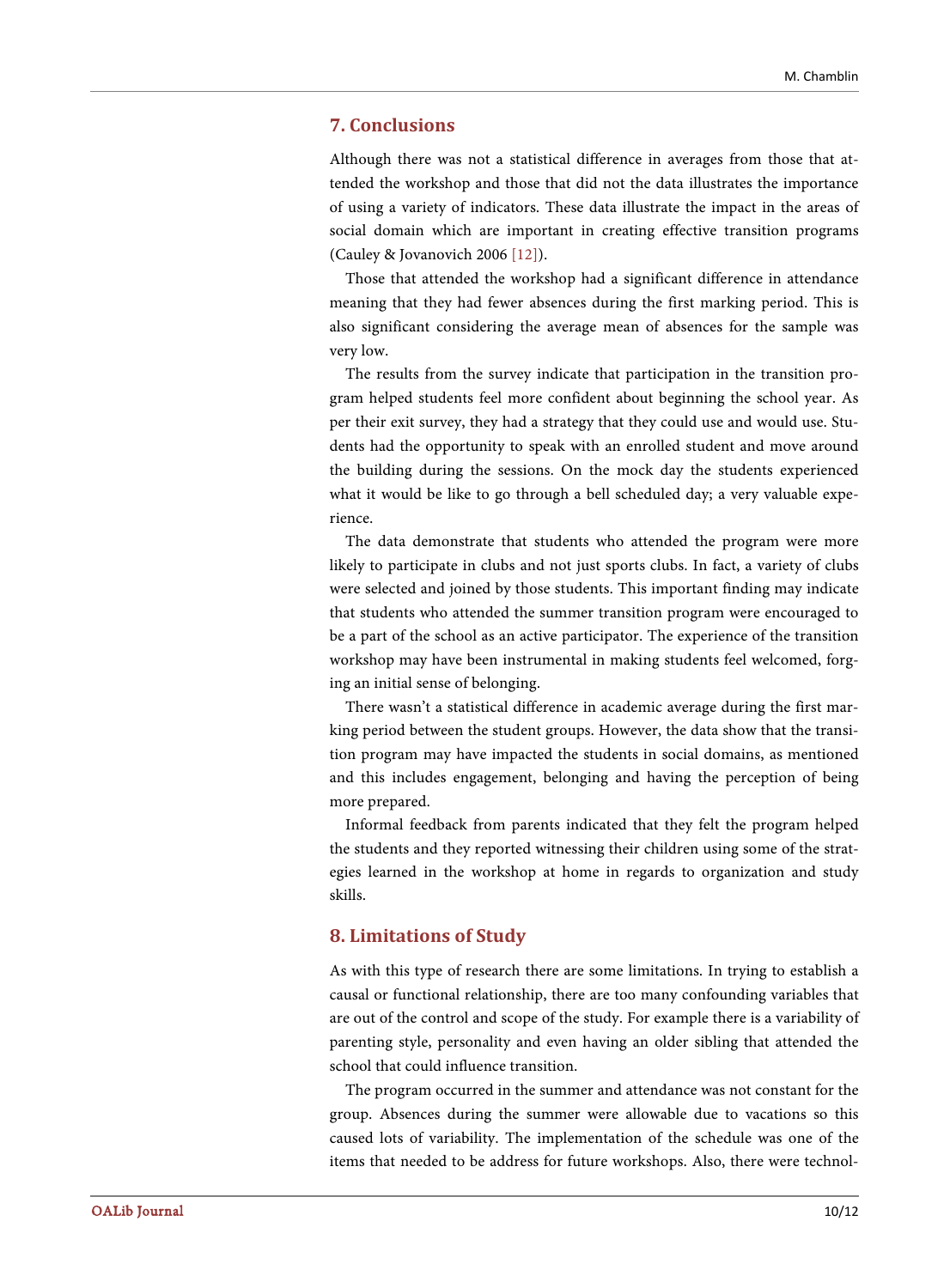ogy and environmental issues such as days when it was extremely hot and days when technology wouldn't cooperate that caused changes in the teaching format and teacher, student ratio. These types of incidences are typical in the education setting but do prose as limitations in formal research.

#### **9. Future Directions**

As stated in This We Believe (NMSA, 2010) effective transition programs help students move to a new school and helps the student to become a part of the new school environment. This is done because we value the students and acknowledge the social needs during this very difficult time. The Summer Transition Workshop may have helped incoming  $7<sup>th</sup>$  graders become a part of the Memorial Junior High School. There are various transition activities and supports within the school and this type of program brings added benefits. Based on the feedback from students, teachers and parents, the program will be revised and updated with a greater focus on social skill strategies and team building activities for the next scheduled Summer Transition Workshop.

#### **References**

- <span id="page-11-0"></span>[1] Akos, P. (2004) Advice and Student Agency in the Transition to Middle School. Research in Middle Level Education, 27, 1-11. <https://doi.org/10.1080/19404476.2004.11658169>
- <span id="page-11-1"></span>[2] Reynolds, K. (2005) The Fourth Grade Experience: Insights toward the Transition to Middle School[. http://eric.ed.gov/?id=ED491409](http://eric.ed.gov/?id=ED491409)
- <span id="page-11-2"></span>[3] Parker, A.K. (2013) Understanding and Supporting Young Adolescents during the Transition into Middle School. In: Andrews, P.G., Ed., Research to Guide Practice in Middle Grades Education, Association for Middle Level Education, Westerville, 495-510.
- <span id="page-11-3"></span>[4] Perkins, P.I. (1995) Elementary to Middle School: Planning for Transition. *Clearing* House, 68, 171-173. <https://doi.org/10.1080/00098655.1995.9957223>
- <span id="page-11-4"></span>[5] National Middle School Association (2010) This We Believe: Keys to Educating Young Adolescents. Westerville.
- <span id="page-11-5"></span>[6] Gilewski, C. and Nunn, M. (2016) Transitioning Young Adolescents from Elementary School. <http://www.amle.org/>
- <span id="page-11-6"></span>[7] Deshler, D., Ellis, E. and Lennz, B. (1996) Teaching Adolescents with Learning Disabilities. Love Publishing Co., Denver.
- <span id="page-11-7"></span>[8] Bulgren, J.A., Schumaker, J.B. and Dressler, D.D. (1995) Effectiveness of a Concept Teaching Routine in Enhancing the Performance of LD Students in Secondary-Level Mainstream Classes. Learning Disability Quarterly, 11, 3-17. <https://doi.org/10.2307/1511034>
- <span id="page-11-8"></span>[9] Dreshler, D.D. and Schumaker, J.B. (1988) An Instructional Model for Teaching Students How to Learn. In: Graden, J.L., Zins, J.E. and Curtis, M.J., Eds., Alternative Educational Delivery Systems: Enhancing Instructional Options for All Students, NASP, Washington DC, 391-411.
- <span id="page-11-9"></span>[10] Hocks, M.F., Dreshler, D.D. and Schumaker, J.B. (1993) Learning Strategy Instruction for at Risk and Learning Disabled Adults: The Development of Strategic Learners through Apprenticeship. Preventing School Failure, 38, 43-49. <https://doi.org/10.1080/1045988X.1993.9944294>